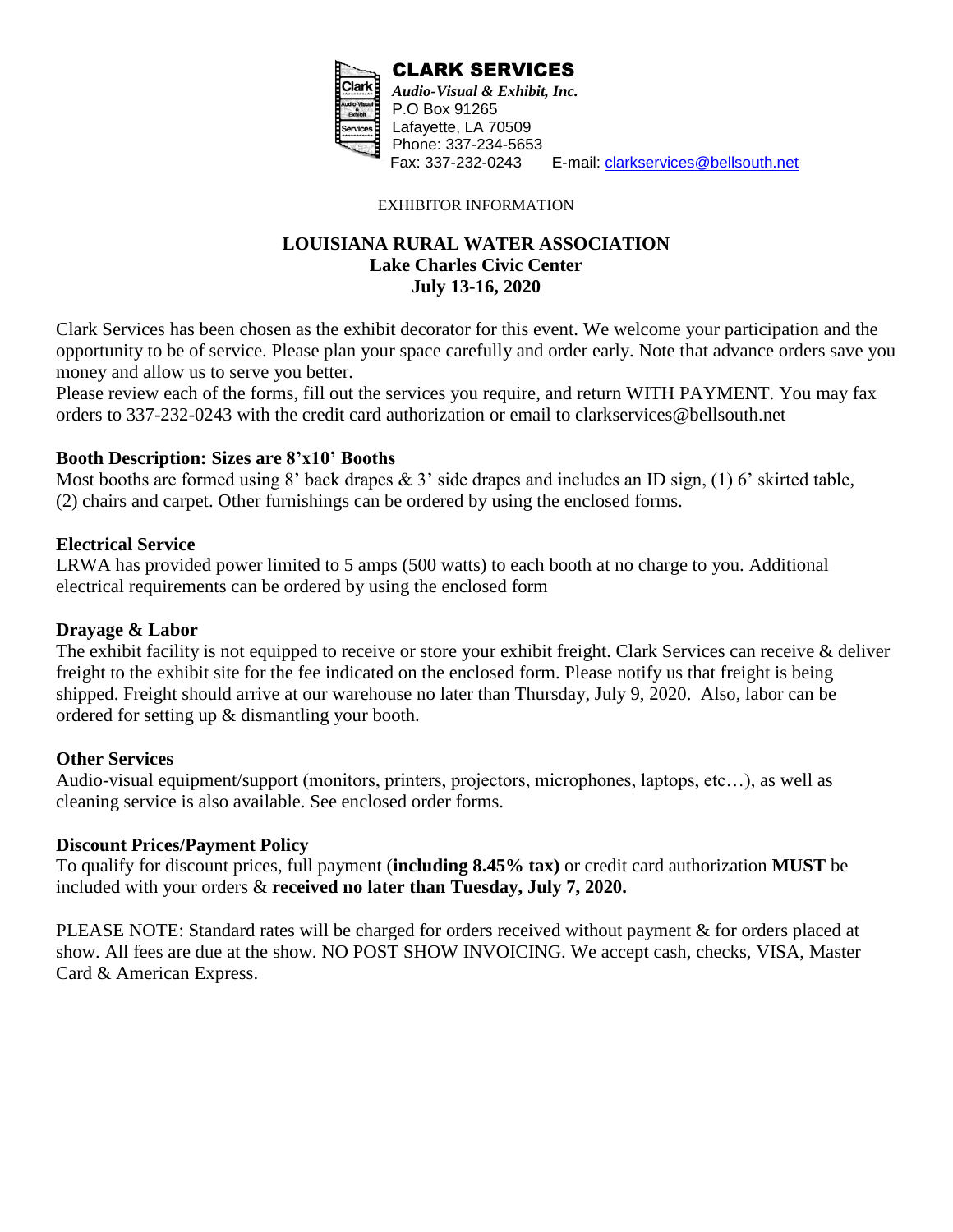

E-mail: [clarkservices@bellsouth.net](mailto:clarkservices@bellsouth.net)

# CREDIT CARD AUTHORIZATION

Clark Services offers you the option to charge the amount of your advance order(s) to your credit card account. Our payment policy requires 100% payment plus tax at show site.

If you wish to use this method of payment, please complete the information requested below and return the completed form with your order(s).

## CHARGE (Check One):

| (500)                                                  | Check     MasterCard<br>(501)                              | (501)                                        | (502)   | Visa       American Express                                                                                                                                                                                                                                 |
|--------------------------------------------------------|------------------------------------------------------------|----------------------------------------------|---------|-------------------------------------------------------------------------------------------------------------------------------------------------------------------------------------------------------------------------------------------------------------|
|                                                        |                                                            | Expiration Date: _____/______                |         |                                                                                                                                                                                                                                                             |
|                                                        |                                                            |                                              |         | 3 or 4 Digit<br>Security Code          <br>on back                                                                                                                                                                                                          |
| Please <i>print</i> clearly the following information: |                                                            |                                              |         |                                                                                                                                                                                                                                                             |
|                                                        |                                                            |                                              |         |                                                                                                                                                                                                                                                             |
|                                                        |                                                            |                                              |         |                                                                                                                                                                                                                                                             |
|                                                        |                                                            |                                              |         |                                                                                                                                                                                                                                                             |
| proceed in this manner.                                |                                                            |                                              |         | For your convenience, we will also process your card for payment of any additional<br>charges incurred at show site for services provided by Clark Services. We will<br>provide this service automatically, unless you indicate below you do not want us to |
|                                                        |                                                            | DO NOT use the card for additional services. |         |                                                                                                                                                                                                                                                             |
|                                                        |                                                            |                                              |         |                                                                                                                                                                                                                                                             |
| (Street)                                               | (City)                                                     |                                              | (State) | (Zip)                                                                                                                                                                                                                                                       |
|                                                        |                                                            |                                              |         |                                                                                                                                                                                                                                                             |
|                                                        |                                                            |                                              |         | Phone No: $\frac{1}{2}$ Phone No: $\frac{1}{2}$ Phone No: $\frac{1}{2}$ Pax No: $\frac{1}{2}$ Pax No: $\frac{1}{2}$ Phone No: $\frac{1}{2}$                                                                                                                 |
|                                                        |                                                            |                                              |         |                                                                                                                                                                                                                                                             |
|                                                        | Name of Event: LA Rural Water Association 2020 (LRWA 2020) |                                              |         | $\emph{Bookh # \_\_}$                                                                                                                                                                                                                                       |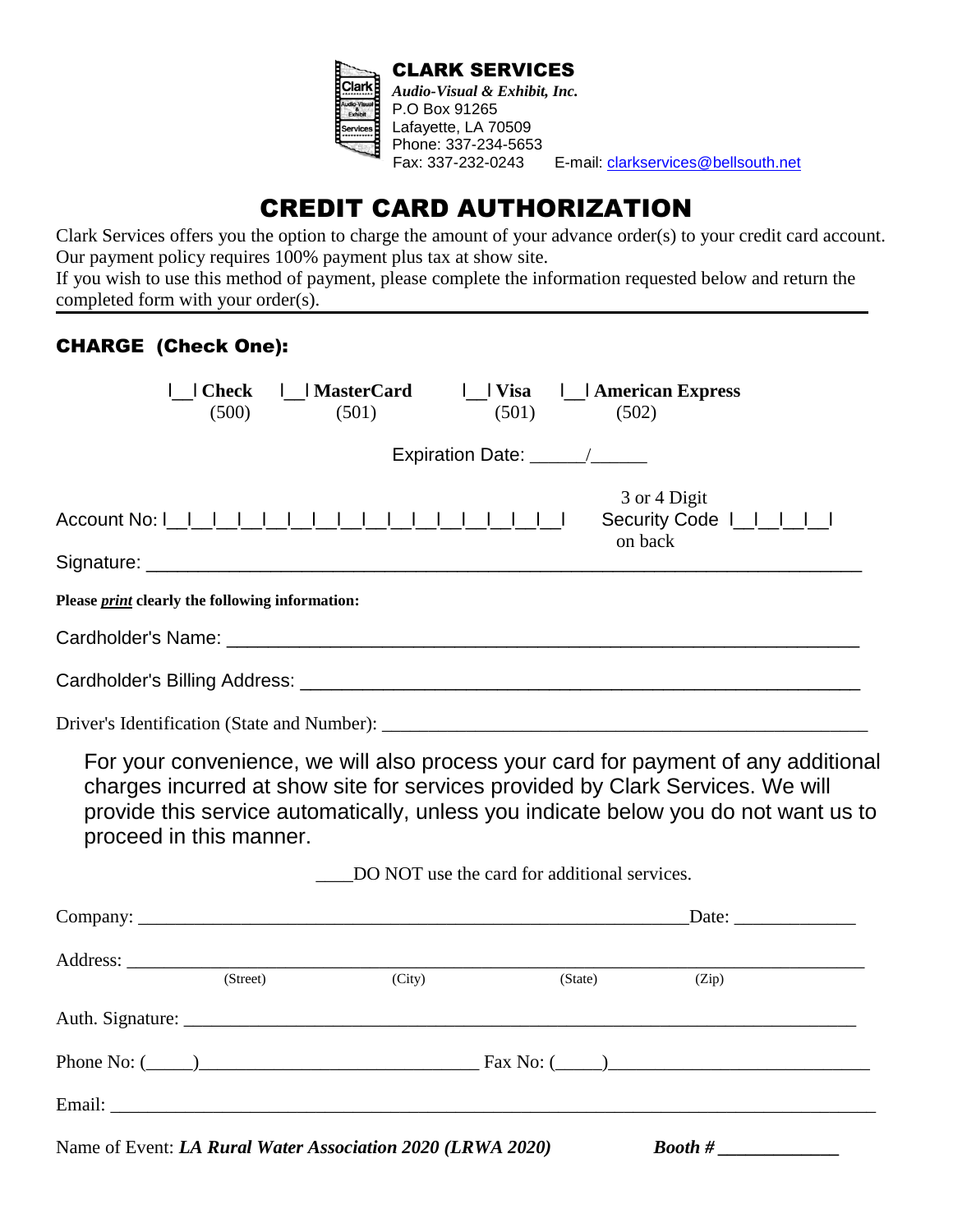



*Audio-Visual & Exhibit, Inc.* P.O Box 91265 Lafayette, LA 70509 Phone: 337-234-5653

E-mail: [clarkservices@bellsouth.net](mailto:clarkservices@bellsouth.net)

# EXHIBIT FURNISHINGS

To qualify for Advance Order rate, payment and tax must be received 7 days before the show. Some items are not available at show site. Rental prices are for the duration of the show and include delivery  $\&$  setup. Orders must be cancelled within 48 hours of scheduled move-in to receive a refund.

| <b>DESCRIPTION</b>                                                    | <b>ADVANCE</b>       |      | <b>FLOOR</b>         |      | <b>QUANTITY PRICE X QTY</b>                    |     |
|-----------------------------------------------------------------------|----------------------|------|----------------------|------|------------------------------------------------|-----|
| <b>SEATING</b>                                                        |                      |      |                      |      |                                                |     |
| <b>Folding Chair</b>                                                  | \$10.00              | (1)  | \$12.00              | (51) |                                                |     |
| Padded Chair                                                          | \$15.00              | (3)  | \$18.00              | (53) |                                                |     |
| <b>Counter Stool</b>                                                  | \$20.00              | (4)  | \$24.00              | (54) |                                                |     |
| <b>WOOD TABLES 30" HIGH</b>                                           |                      |      |                      |      |                                                |     |
| Draped Tables: Draping includes white vinyl top & Skirting on 3 sides |                      |      |                      |      |                                                |     |
| $2' \times 4'$                                                        | \$40.00              | (5)  | \$48.00              | (55) |                                                |     |
| $2' \times 6'$                                                        | \$50.00              | (6)  | \$60.00              | (56) |                                                |     |
| $2' \times 8'$                                                        | \$60.00              | (7)  | \$72.00              | (57) |                                                |     |
| Table skirt for 4 <sup>th</sup> side                                  | \$20.00              | (27) | \$24.00<br>(76)      |      |                                                |     |
| Without Drapes: Bare wooden Table                                     |                      |      |                      |      |                                                |     |
| $2' \times 4'$                                                        | \$26.00              | (8)  | \$30.00              | (58) |                                                |     |
| $2' \times 6'$                                                        | \$33.00              | (9)  | \$37.00              | (59) |                                                |     |
| $2' \times 8'$                                                        | \$42.00              | (10) | \$46.00              | (60) |                                                |     |
| <b>WOOD COUNTERS 42" HIGH</b>                                         |                      |      |                      |      |                                                |     |
| Draped: Draping includes white vinyl top & Skirting on 3 sides        |                      |      |                      |      |                                                |     |
| $2' \times 4'$                                                        | \$50.00              | (11) | \$60.00              | (61) |                                                |     |
| $2' \times 6'$                                                        | \$60.00              | (12) | \$72.00              | (62) | <u> De Barbara de Caractería de Caractería</u> |     |
| $2' \times 8'$                                                        | \$70.00              | (13) | \$84.00              | (63) |                                                |     |
| $4th$ side draped on 42" counters                                     | \$20.00              | (27) | \$24.00<br>(76)      |      |                                                |     |
| <b>CARPET</b> Circle color: Blue - Burgundy - Gold - Red - Grey       |                      |      |                      |      |                                                |     |
| $8' \times 10'$                                                       | \$50.00              |      | \$60.00              |      |                                                |     |
|                                                                       | (14, 15, 16, 17, 18) |      | (64, 65, 66, 67, 68) |      |                                                |     |
| Carpet Padding (booth size)                                           | \$25.00              | (77) | \$35.00<br>(78)      |      |                                                |     |
| <b>MISCELLANEOU</b>                                                   |                      |      |                      |      |                                                |     |
| Step Riser-4', 6', 8' (price/ft)                                      | \$3.00               | (19) | advance only         |      |                                                |     |
| <b>Waste Basket</b>                                                   | \$10.00              | (20) | \$12.00<br>(70)      |      |                                                |     |
| <b>Metal Tripod Easel</b>                                             | \$15.00              | (21) | \$18.00<br>(71)      |      |                                                |     |
| Cocktail Table (20" x 36")                                            | \$25.00              | (22) | \$29.00<br>(72)      |      |                                                |     |
| Drape (price/ft)                                                      | \$4.00               | (25) | \$5.00               | (75) | <b>Contract Contract</b>                       |     |
| Table Skirts w/Velcro clips                                           | \$20.00              | (26) | \$24.00              | (69) |                                                |     |
| Flood Lights                                                          | \$20.00 (108)        |      | \$25.00 (133)        |      |                                                |     |
|                                                                       |                      |      |                      |      |                                                |     |
|                                                                       |                      |      |                      |      | SUBTOTAL _______________                       |     |
|                                                                       |                      |      |                      |      |                                                |     |
|                                                                       |                      |      |                      |      | <b>TOTAL</b>                                   |     |
|                                                                       |                      |      |                      |      |                                                |     |
|                                                                       |                      |      |                      |      |                                                |     |
|                                                                       |                      |      |                      |      | Date:                                          |     |
| Address:                                                              |                      |      |                      |      |                                                |     |
| <b>Street</b>                                                         |                      |      | City                 |      | <b>State</b>                                   | Zip |
|                                                                       |                      |      |                      |      |                                                |     |
| Auth. Signature:                                                      |                      |      |                      |      |                                                |     |

Phone: (\_\_\_\_\_)\_\_\_\_\_\_\_\_\_\_\_\_\_\_\_\_\_\_\_\_\_\_\_\_\_\_\_\_\_\_\_\_ Fax: (\_\_\_\_)\_\_\_\_\_\_\_\_\_\_\_\_\_\_\_\_\_\_\_\_\_\_\_\_\_\_\_\_ Email: \_\_\_\_\_\_\_\_\_\_\_\_\_\_\_\_\_\_\_\_\_\_\_\_\_\_\_\_\_\_\_\_\_\_\_\_\_\_\_\_\_\_\_\_\_\_\_\_\_\_\_\_\_\_\_\_\_\_\_\_\_\_\_\_\_\_\_\_\_\_\_\_\_\_\_\_ Name of Event: *LA Rural Water Association 2020 (LRWA 2020)* Booth #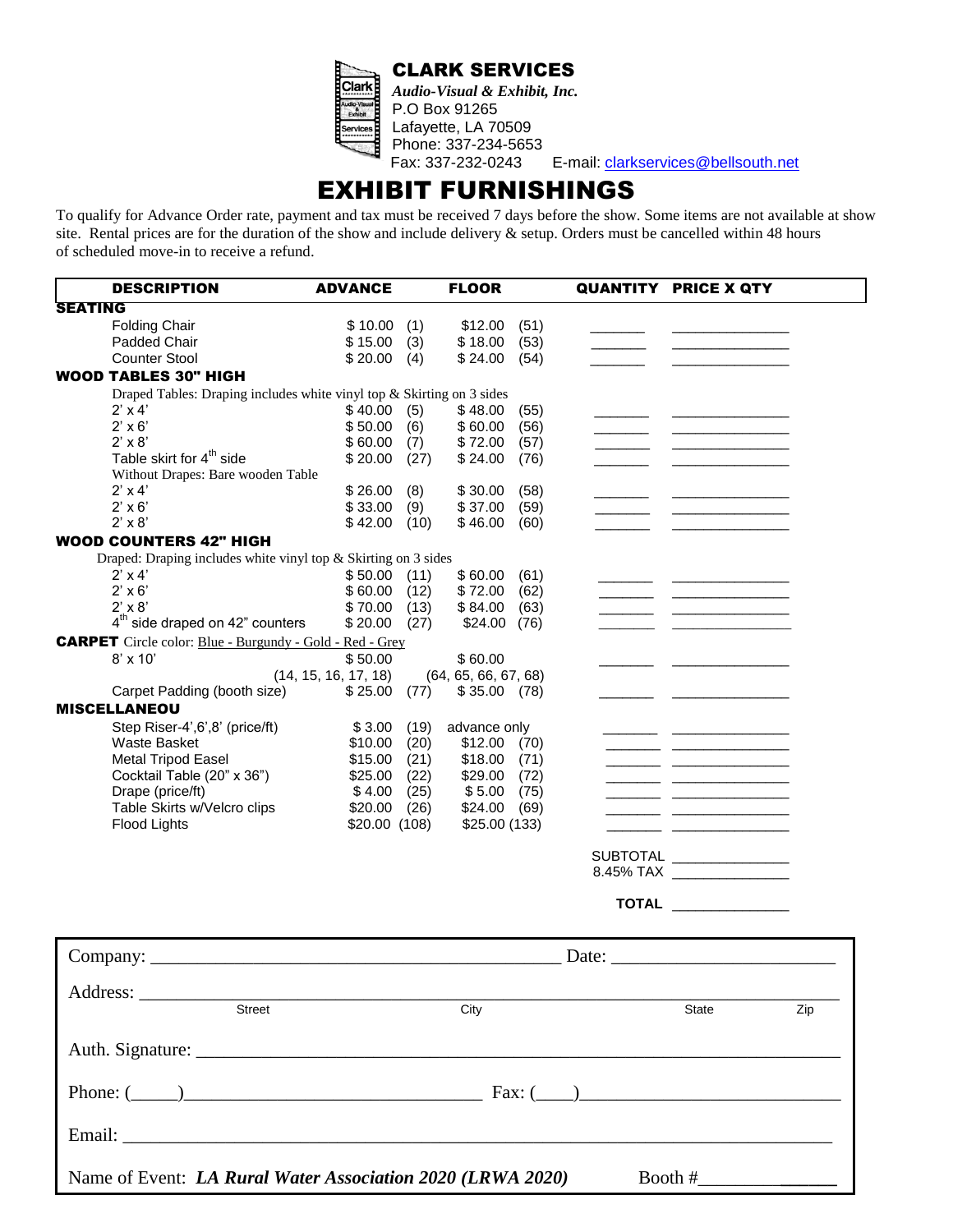| İ      |        |  |
|--------|--------|--|
| E      | a      |  |
| ī      | ċ,     |  |
| É<br>ï | ervice |  |
|        |        |  |

 CLARK SERVICES *Audio-Visual & Exhibit, Inc.*

Lafayette, LA 70509 Phone: 337-234-5653

Fax: 337-232-0243 E-mail: [clarkservices@bellsouth.net](mailto:clarkservices@bellsouth.net)

# ELECTRICAL SERVICE ORDER FORM

P.O Box 91265

#### **Dear Exhibitor:**

Please indicate the electrical service required for this event and note the following specifications.

- 1. All electrical distribution is controlled by the contractor.
- However, Clark Services assumes no liability for any failure of electrical source.
- 2. Charges cover only the bringing of service to the rear of booth.
- 3. Special wiring for islands and multiple booths are on time and material basis.
- 4. Diagrams for specific location should be attached & estimated labor/material charges included.
- 5. Exhibitor connectors, strips or taps must comply with National Electric Code and be UL approved.
- 6. Advance rates apply only to orders received and paid prior to show. Credit card users can fax order.
- 7. All payments are due at the show. Purchase orders are not considered payment.

#### **Ordering Instructions:**

- \_\_Determine which equipment needs electrical power.
- \_\_Look on the back of all equipment to determine the watts (or amps) and volts required.
- \_\_In the chart below select watts (or amps) needed in each voltage category.

\_\_If you simply can't figure it out, please describe what you are bringing and list any information available.

| <b>DESCRIPTION</b>             | <b>ADVANCE</b>    | <b>FLOOR</b>      | <b>QUANTITY</b> | <b>PRICE X QTY</b> |
|--------------------------------|-------------------|-------------------|-----------------|--------------------|
| <b>120 VOLTS</b>               |                   |                   |                 |                    |
| 500W (5A)                      | (112)<br>\$45.00  | (136)<br>\$54.00  |                 |                    |
| 1000 W (10A)                   | \$55.00<br>(101)  | \$66.00<br>(126)  |                 |                    |
| 2000W (20A)                    | \$70.00<br>(102)  | \$84.00<br>(127)  |                 |                    |
| <b>208V SINGLE PHASE*</b>      |                   |                   |                 |                    |
| 2000W (20A)                    | \$110.00<br>(104) | (129)<br>\$130.00 |                 |                    |
| EA Add'l 10A (on same circuit) | \$40.00<br>(105)  | \$48.00<br>(130)  |                 |                    |
| <b>208V THREE PHASE*</b>       |                   |                   |                 |                    |
| 2000W (20A)                    | (106)<br>\$140.00 | \$170.00<br>(131) |                 |                    |
| EA Add'l 10A (on same circuit) | (107)<br>\$60.00  | \$72.00<br>(132)  |                 |                    |
| <b>MISCELLANEOUS</b>           |                   |                   |                 |                    |
| Flood Light                    | (108)<br>\$20.00  | (133)<br>\$25.00  |                 |                    |
| <b>Multi-Outlet Box</b>        | \$15.00<br>(109)  | \$18.00<br>(134)  |                 |                    |
| <b>Extension Cord</b>          | \$15.00<br>(110)  | \$18.00<br>(135)  |                 |                    |
|                                |                   |                   | <b>SUBTOTAL</b> |                    |
|                                |                   |                   | 8.45% TAX       |                    |

**TOTAL** \_\_\_\_\_\_\_\_\_\_\_\_\_\_

\*All 208 POWER IS DELIVERED "BARE WIRE". You must know your neutral configuration. Basic labor rate is \$38.00/hr

| <b>Street</b> | City                                                             |  | State                 | Zip |
|---------------|------------------------------------------------------------------|--|-----------------------|-----|
|               |                                                                  |  |                       |     |
|               | Phone: $(\_\_)$                                                  |  |                       |     |
|               |                                                                  |  |                       |     |
|               | Name of Event: <i>LA Rural Water Association 2020(LRWA 2020)</i> |  | Booth # $\frac{1}{2}$ |     |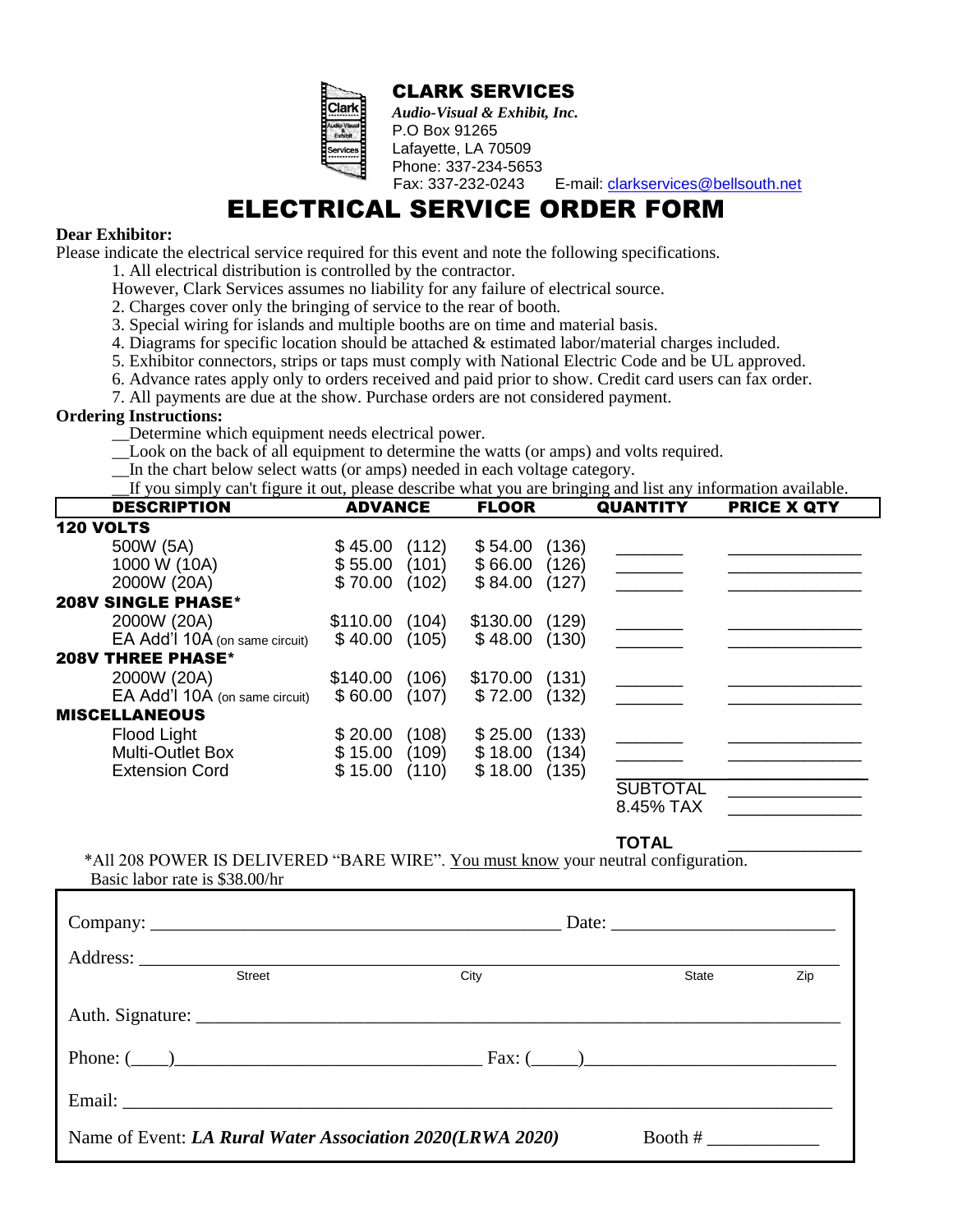

CLARK SERVICES *Audio-Visual & Exhibit, Inc.* P.O Box 91265 Lafayette, LA 70509 Phone: 337-234-5653<br>Fax: 337-232-0243 E-mail: [clarkservices@bellsouth.net](mailto:clarkservices@bellsouth.net)

# DRAYAGE RATES AND INFORMATION

#### **PLEASE DO NOT SHIP MATERIAL TO THE EXHIBIT SITE. THERE ARE NO FACILITIES FOR RECEIVING AND STORING PRIOR TO MOVE-IN DATE.**

While we exercise all reasonable care as freight handlers, we regret we cannot be responsible for damage or loss of your equipment and/or display. For your protection, all shipments should be insured.

#### **Clark Services will provide the following services:**

- 1. Receive and store shipments. Two weeks free storage allowed.
- 2. Handling into exhibit site.
- 3. Removal and return of empty crates to and from booths.
- 4. Provide clerical assistance in preparing bills of lading for outbound shipments.
- 5. \*Arrange for outbound shipments from show site. All outbound must ship from showsite. Please inform your specific carrier.

#### **\*EXHIBITOR MUST LABEL OUTBOUND SHIPMENTS AND SUBMIT**  *COMPLETED BILLS OF LADING TO DRAYAGE SERVICE DESK!! LABELS AND BILLS OF LADING AVAILABLE AT SERVICE DESK.*

### HANDLING RATES

#### **DRAYAGE SHIPPED TO CLARK SERVICES WAREHOUSE OR OFF-SITE DESTINATION**

\*\$28.00 per cwt or fraction thereof with a minimum charge of \$56.00. These rates are based on total weight of merchandise received and are **PER SHIPMENT.** Add 50% to quoted rates for uncrated and van shipments.

\*Any freight not delivered to our warehouse at least THREE DAYS prior to show opening, or freight that requires special handling and/or handling to the exhibit site, will be charged a \$28.00 minimum per man, in addition to regular drayage cost.

#### **DRAYAGE DELIVERED TO SHOW SITE**

\*Drayage delivered to show site and handled by Clark Services (off-load truck, deliver to booth, and return to truck at close of show) will be handled at a cost of \$28.00 per cwt.

#### **ADDITIONAL INFORMATION**

\*Outbound will ship from show site. Please advise your specific carrier.

\*In order to expedite removal of materials from exhibit area, we reserve the right to change designated carriers without notice to exhibitor.

\*We cannot be held responsible for shipments left in booth by exhibitor if they have not made previous arrangements with Clark Services personnel to handle exhibit.

\*Exhibits and material not removed from exhibit hall on removal day will be transported to our warehouse at a reasonable rate to await disposition.

\*Retain this sheet for your files and/or information. Please advise us that freight is being shipped. Carrier and Pro # will aid in tracking your freight.

DR INFO0509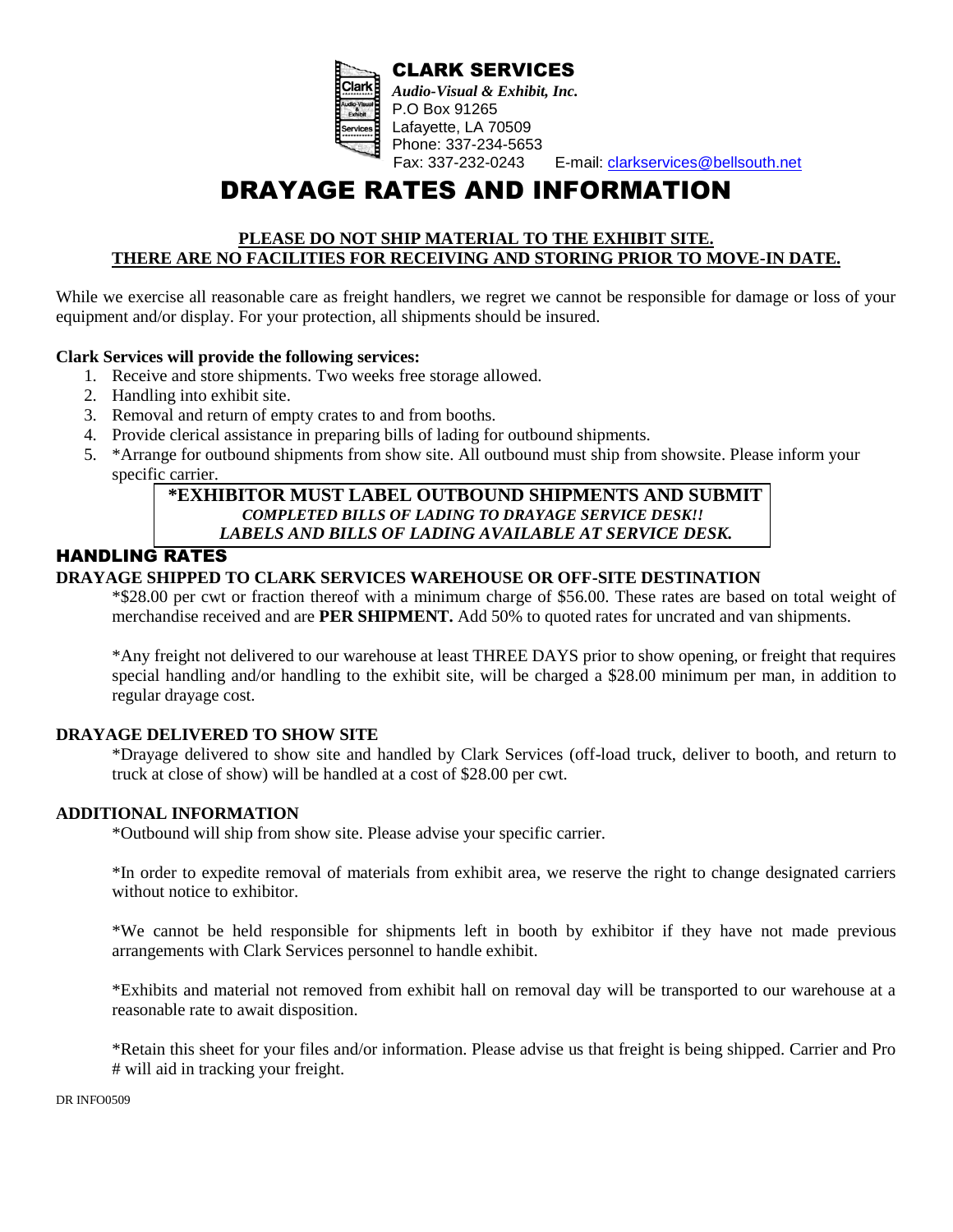

CLARK SERVICES *Audio-Visual & Exhibit, Inc.* P.O Box 91265 Lafayette, LA 70509 Phone: 337-234-5653 Fax: 337-232-0243 E-mail: [clarkservices@bellsouth.net](mailto:clarkservices@bellsouth.net)

DRAYAGE ORDER FORM

# NO COLLECT SHIPMENTS WILL BE ACCEPTED

# SHIPPING INSTRUCTIONS TO CLARK SERVICES

| * Labels should read:<br><b>Your Company Name</b><br><b>C/O Clark Services</b><br>113 Board Road<br>Lafayette, LA 70508<br><b>TRACKING INFORMATION (PLEASE FILL OUT THE FOLLOWING)</b> |                                                                                                                               | * All shipments should be made on straight bills of lading and be addressed identically to labels on exhibit material. |
|----------------------------------------------------------------------------------------------------------------------------------------------------------------------------------------|-------------------------------------------------------------------------------------------------------------------------------|------------------------------------------------------------------------------------------------------------------------|
| Carrier                                                                                                                                                                                |                                                                                                                               |                                                                                                                        |
|                                                                                                                                                                                        | <u> Alexandro de la contrada de la contrada de la contrada de la contrada de la contrada de la contrada de la co</u>          |                                                                                                                        |
|                                                                                                                                                                                        |                                                                                                                               |                                                                                                                        |
|                                                                                                                                                                                        |                                                                                                                               |                                                                                                                        |
|                                                                                                                                                                                        |                                                                                                                               |                                                                                                                        |
| <b>DRAYAGE CHARGES</b><br><b>WEIGHT</b>                                                                                                                                                | <b>RATE</b>                                                                                                                   | <b>CHARGES</b>                                                                                                         |
| Let Up to 200 LBS \$56.00 MIN. (151)                                                                                                                                                   |                                                                                                                               |                                                                                                                        |
|                                                                                                                                                                                        | ADDL 100 LBS \$28.00 Each (or Fraction)                                                                                       |                                                                                                                        |
| <b>SHIPPING INSTRUCTIONS AT CLOSE OF SHOW</b>                                                                                                                                          |                                                                                                                               |                                                                                                                        |
|                                                                                                                                                                                        |                                                                                                                               |                                                                                                                        |
|                                                                                                                                                                                        |                                                                                                                               |                                                                                                                        |
| Street                                                                                                                                                                                 | <u> 1989 - John Harry Harry Harry Harry Harry Harry Harry Harry Harry Harry Harry Harry Harry Harry Harry Harry H</u><br>City | State<br>Zip                                                                                                           |
|                                                                                                                                                                                        |                                                                                                                               | Name of Show: Booth No.: Required Arrival:                                                                             |
|                                                                                                                                                                                        |                                                                                                                               |                                                                                                                        |
|                                                                                                                                                                                        | <b>PLEASE NOTE: EXHIBITOR IS RESPONSIBLE FOR DRAYAGE CHARGES -</b><br>WE DO NOT BILL YOUR SUPPLIER FOR DRAYAGE.               |                                                                                                                        |
| TO ORDER SERVICES FILL OUT AND RETURN THIS FORM TO CLARK SERVICES                                                                                                                      |                                                                                                                               |                                                                                                                        |
|                                                                                                                                                                                        |                                                                                                                               |                                                                                                                        |
|                                                                                                                                                                                        |                                                                                                                               |                                                                                                                        |

|                                                           |      | Date: $\frac{1}{\sqrt{1-\frac{1}{2}} \cdot \frac{1}{2}}$ |     |
|-----------------------------------------------------------|------|----------------------------------------------------------|-----|
| <b>Street</b>                                             | City | State                                                    | Zip |
|                                                           |      |                                                          |     |
| Phone: $(\_\_)$                                           |      |                                                          |     |
|                                                           |      |                                                          |     |
| Name of Show: LA Rural Water Association 2020 (LRWA 2020) |      | Booth #                                                  |     |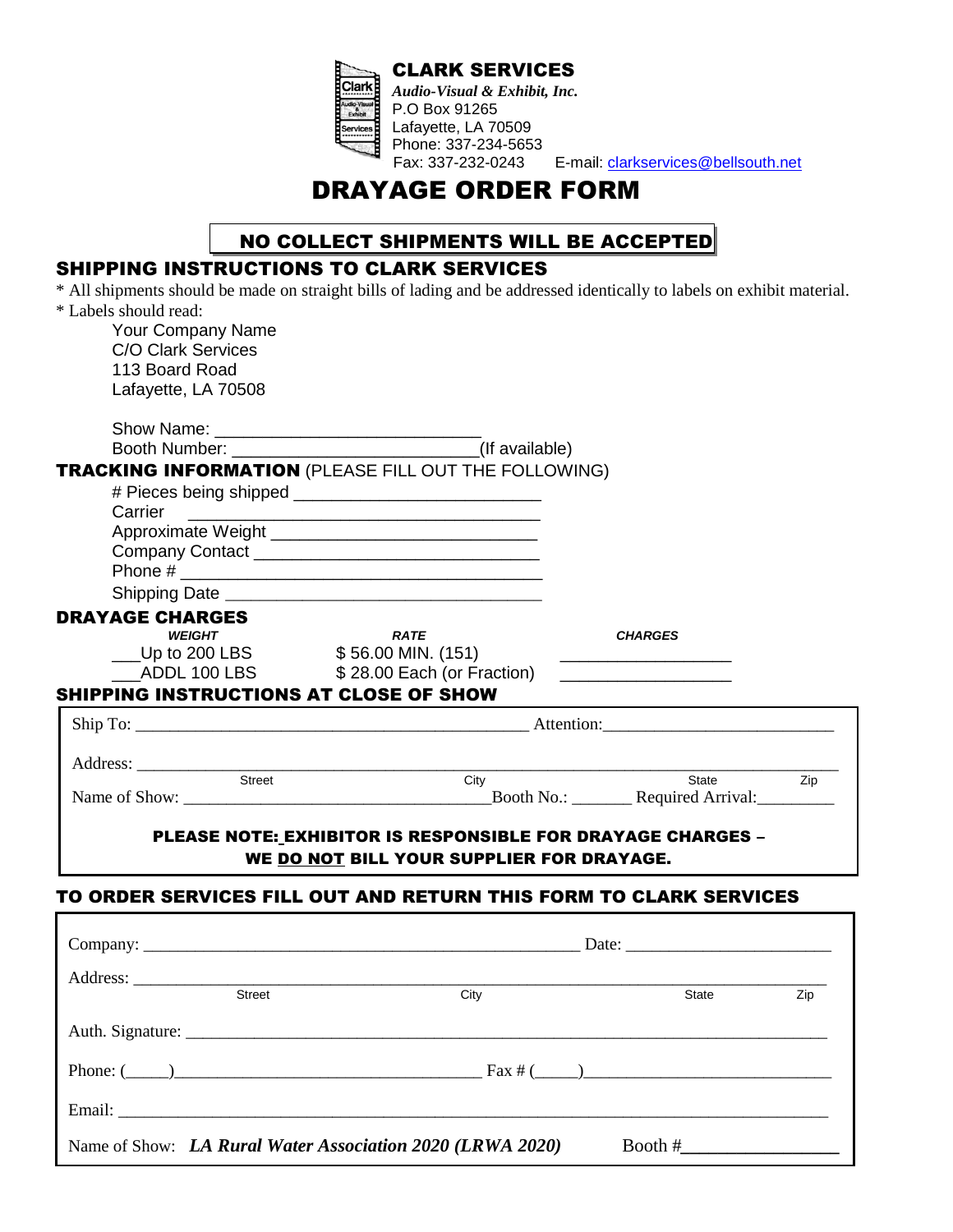

P.O Box 91265 Lafayette, LA 70509 Phone: 337-234-5653<br>Fax: 337-232-0243 E-mail: [clarkservices@bellsouth.net](mailto:clarkservices@bellsouth.net)

LABOR ORDER FORM

#### **Labor for Setup and Dismantling Displays:**

Labor can be supplied to assist you in setting up and dismantling your display. Charges are as follows:

\$30.00 / hour for straight time (161) Monday-Friday 8am-5pm \$45.00 / hour for overtime (162) Monday-Friday 5pm-8am Weekends and Holidays

**A one hour minimum applies to all labor charges and are payable at the show.** 

#### To order labor, please fill in information below:

| 1. Clark Services is authorized to <b>preset</b> display | YES        | NO. |
|----------------------------------------------------------|------------|-----|
| Display being shipped to Clark Services                  | YES        | NΟ  |
| Instructions with display                                | <b>YES</b> | NO. |
|                                                          |            |     |
| 2. Wait for vendor representative to arrive              | YES.       | NO. |
| **Must set arrival time to check in at service desk      | YES.       | NΟ  |

Arrival time for setup \_\_\_\_\_\_\_\_

Departure time for teardown \_\_\_\_\_\_\_\_\_

**\*\*Labor will be billed from specified time for minimum 1 hour\*\***

|                  | # MEN<br><b>NEEDED</b> | # HOURS<br><b>NEEDED</b> | X | RATE LABOR=<br>\$30.00(ST) OR \$45.00(OT) | <b>CHARGES</b> |
|------------------|------------------------|--------------------------|---|-------------------------------------------|----------------|
| <b>SET UP</b>    |                        |                          |   |                                           |                |
| <b>TEAR DOWN</b> |                        |                          |   |                                           |                |

| <b>Street</b>                                             | City | State     | Zip |
|-----------------------------------------------------------|------|-----------|-----|
|                                                           |      |           |     |
|                                                           |      |           |     |
| Phone: $(\_\_)$                                           |      |           |     |
| Email: <u>Communication</u>                               |      |           |     |
| Name of Show: LA Rural Water Association 2020 (LRWA 2020) |      | Booth $#$ |     |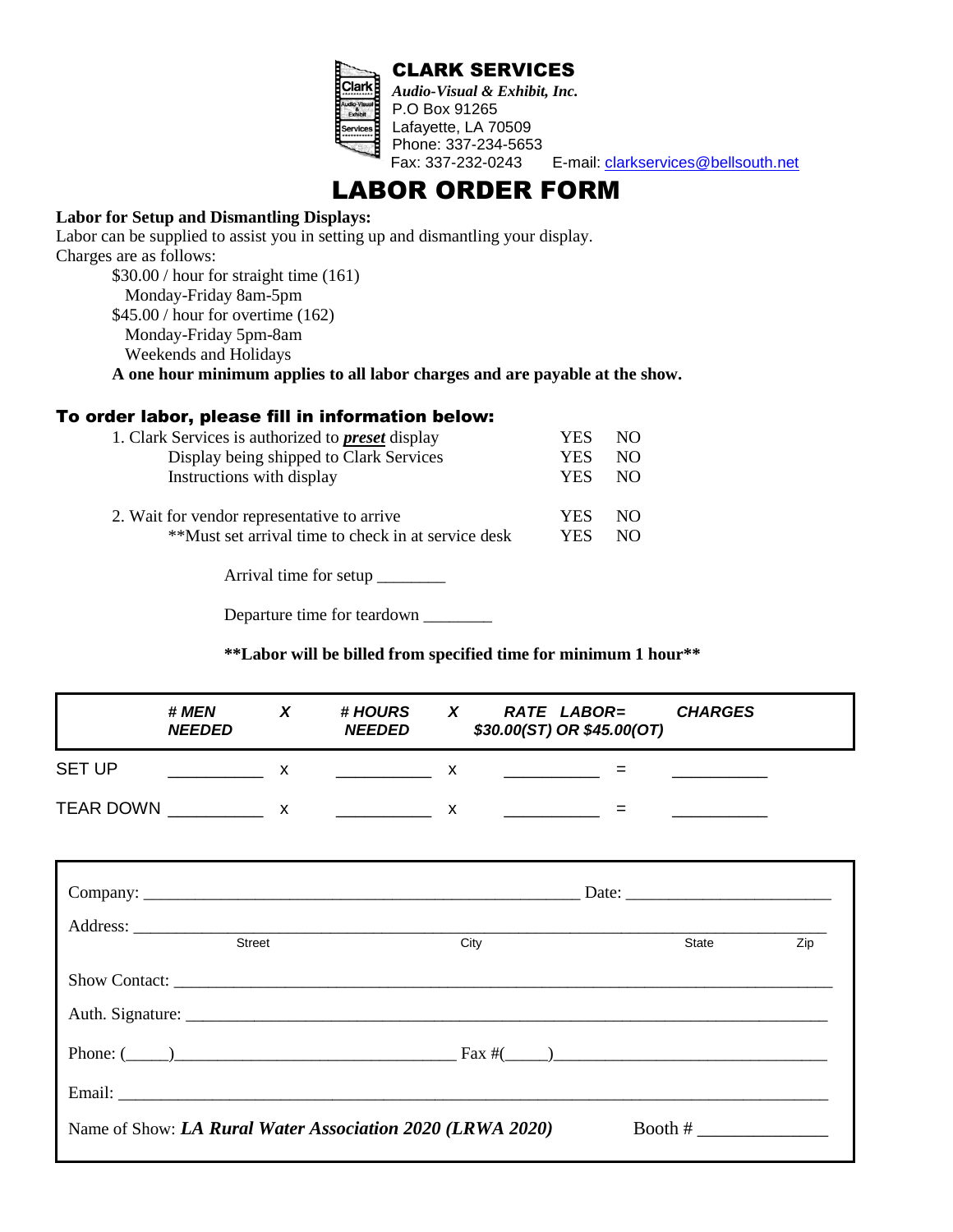

# SPECIAL CLEANING & PORTER SERVICE ORDER FORM

Clark Services provides additional services (Vacuuming & Porter) to exhibitors to help enhance your image. Below you will find the cost for those services.

#### VACUUMING

| Your booth will be vacuumed<br>Before opening of show only (178)<br>Every Night (176) | Cost per square foot $$.20$<br>Cost per square foot \$.15 |  |
|---------------------------------------------------------------------------------------|-----------------------------------------------------------|--|
| Booth Sizes<br>SQ.FT.<br>$\mathsf{X} =$                                               |                                                           |  |
| Vacuuming: _______(SQ.FT) x ______(Rate) x _______(# of Days) = $\frac{4}{3}$ _______ |                                                           |  |

#### PORTER SERVICE

We will remove refuse from containers in your booth once an hour (show hours only) on a daily rate basis.

| Opening Day (179)<br>Every Show Day (179)<br>Only on Days specified<br>Specify Days | \$30.00/Day<br>\$30.00/Day<br>\$30.00/Day |
|-------------------------------------------------------------------------------------|-------------------------------------------|
| Porter Service:                                                                     | (# of Days) = $\frac{6}{2}$<br>(Rate) x   |

## TO ORDER SERVICES, FILL OUT AND RETURN THIS FORM TO CLARK SERVICES

|                                                           | <b>Street</b> | City            | State     | Zip |  |
|-----------------------------------------------------------|---------------|-----------------|-----------|-----|--|
|                                                           |               |                 |           |     |  |
|                                                           |               | Phone: $(\_\_)$ |           |     |  |
|                                                           |               |                 |           |     |  |
| Name of Show: LA Rural Water Association 2020 (LRWA 2020) |               |                 | Booth $#$ |     |  |
|                                                           |               |                 |           |     |  |